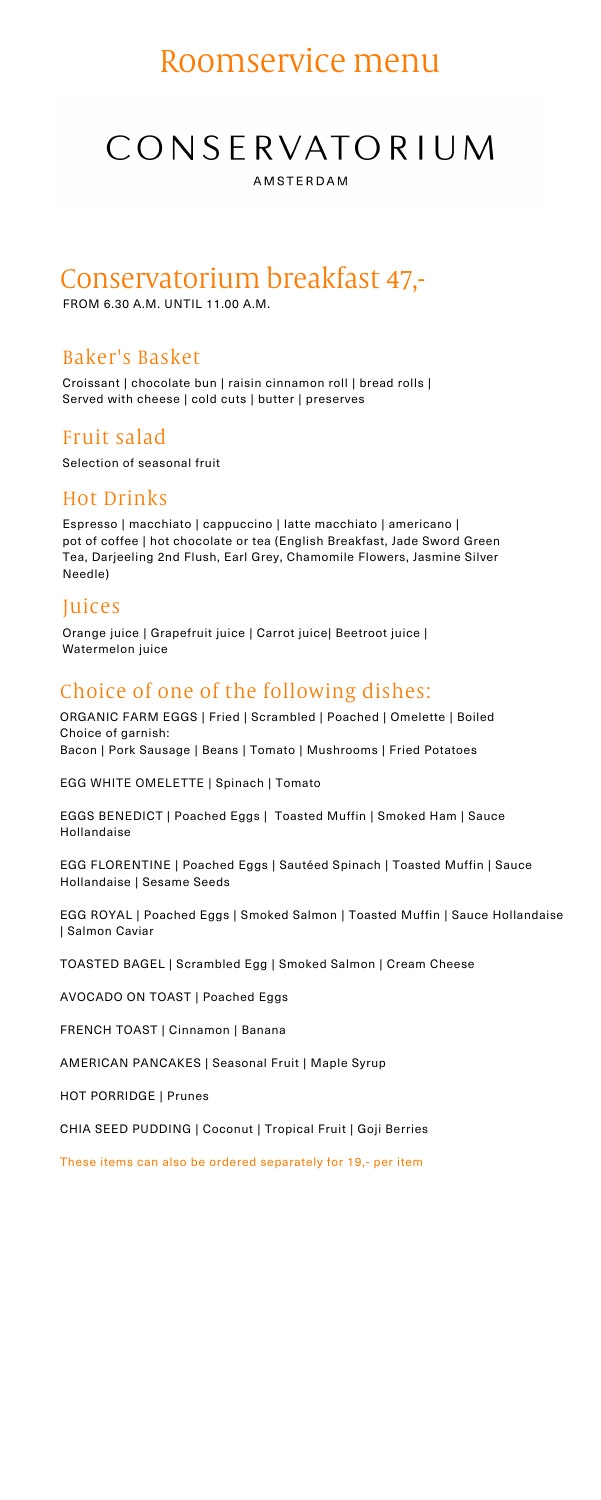## Bites

FROM 11.30 A.M. UNTIL 11:00 P.M.

| Pastry                                                                                                                        |         |
|-------------------------------------------------------------------------------------------------------------------------------|---------|
| <b>APPLE TART</b>                                                                                                             | 9       |
| <b>CHOCOLATE TART</b>                                                                                                         | 9       |
| <b>AUTUMN PASTRY</b>                                                                                                          | 9       |
| Savory                                                                                                                        |         |
| SHREDDED BEEF 'BITTERBALLEN'<br>Amsterdam pickles   mustard   6 pcs                                                           | 11      |
| LE FRIQUE MINI 'FRIKANDEL'<br>Fennel   lobster mayonnaise   spring onion   4 pcs                                              | 13      |
| 'REYPENAER' CHEESE CROQUETTE<br>Amsterdam pickles   mustard   4 pcs                                                           | 13      |
| DUTCH SHRIMP CROQUETTE<br>Amsterdam Pickles   chipotle mayonnaise   4 pcs                                                     | 15      |
| <b>CHEESE</b><br>Selection of five cheeses   nut loaf   house made preserves                                                  | 18      |
| <b>ASETRA CAVIAR</b><br>Blini's   condiments   50g                                                                            | 95      |
| "Zeeuwse" rock oyster<br>Mignonette  per piece                                                                                | 15      |
| FROM 12:00 P.M. UNTIL 11:00 P.M.                                                                                              |         |
| Brasserie classics                                                                                                            |         |
| <b>CLUB SANDWICH</b><br>Smoked Chicken   Bacon   Egg   Tomato   Hand Cut Fries                                                | 21      |
| <b>PANINI CAPRESE</b><br>Mozzerella Di Bufala   Basil   Pomodori                                                              | 18      |
| <b>CEASAR SALAD</b><br>Anchovy   Parmesan Cheese   Romaine Lettuce   Poached Egg<br>*Supplement Corn Fed Chicken Fillet 160 G | 18<br>9 |

CAULIFLOWER QUINOA

| <u>UAULIFLUWEN WUINUA</u><br>Apricot   Hazelnut   Pomegranate   Dill                                            | 19          |
|-----------------------------------------------------------------------------------------------------------------|-------------|
| <b>MUSHROOM SOUP</b><br>Walnut Oil   Pecorino                                                                   | 15          |
| Mains                                                                                                           |             |
| <b>GRILLED BUTTERFLIED SEABASS</b><br>Salsa Verde   Green Salad   Grilled Lemon                                 | 36          |
| ANGUS BEEF HAMBURGER<br>Sesame Bun   Crispy Bacon   Reypenaer Cheese   Hand Cut Fries                           | 25          |
| <b>TAGLIOLINO POMODORO</b><br>Parmesan   Basil                                                                  | 22          |
| GRILLED DRY AGED HOLSTEINER RIB EYE 280 GR<br>Roasted Red Onion   Red Wine Sauce                                | 38          |
| <b>FREE RANGED CHICKEN</b><br>Mustard Honey Sauce   Caramelized Chicory                                         | 34          |
|                                                                                                                 |             |
| Sides                                                                                                           |             |
| <b>GREEN SALAD   HAZELNUT DRESSING</b><br><b>HAND CUT FRIES</b><br>MASHED POTATOES   CAPERS   POTATO CRACKLINGS | 8<br>8<br>8 |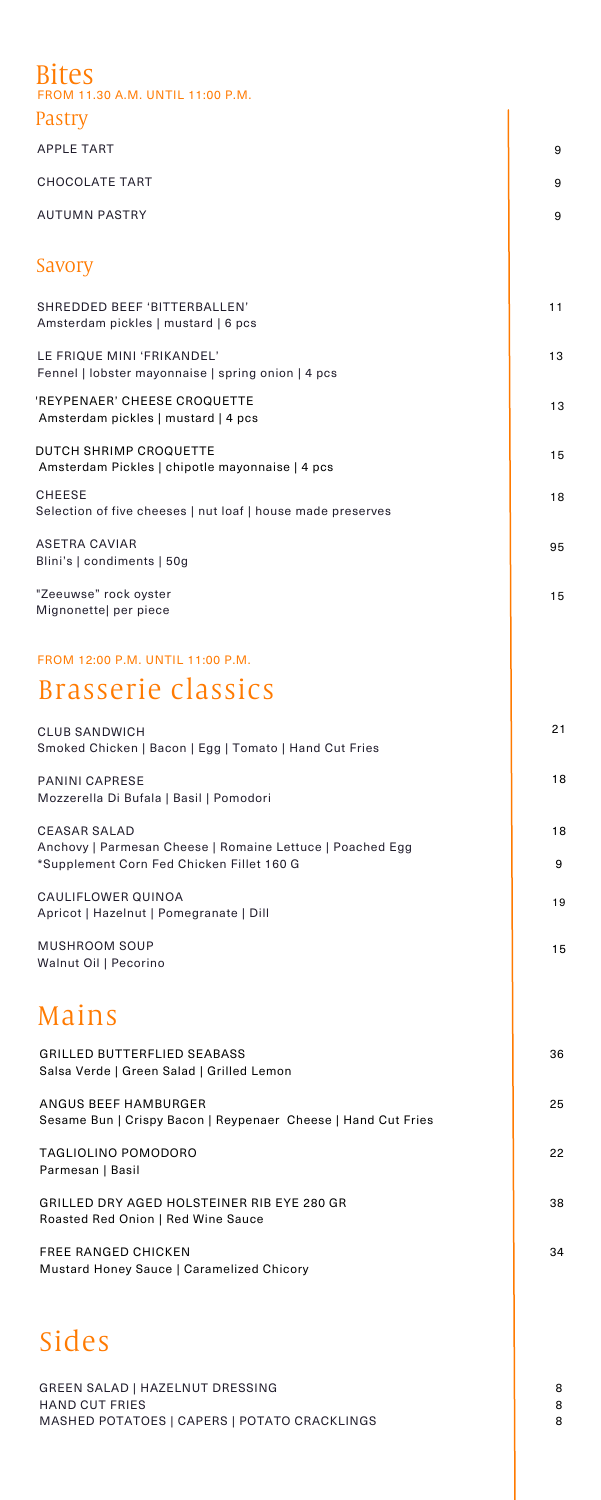| Desserts                                                                                                                                                                                                                                                                                                                                                                                           |                                                                                           |
|----------------------------------------------------------------------------------------------------------------------------------------------------------------------------------------------------------------------------------------------------------------------------------------------------------------------------------------------------------------------------------------------------|-------------------------------------------------------------------------------------------|
| <b>HOT CHOCOLATE TART</b><br><b>Salted Caramel ice Cream</b>                                                                                                                                                                                                                                                                                                                                       | 14                                                                                        |
| <b>CRÈME BRULEE</b><br>Vanilla Bastonge ice Cream                                                                                                                                                                                                                                                                                                                                                  | 14                                                                                        |
| <b>CHEESE</b><br>SELECTION OF FIVE CHEESES   FRUIT & NUT LOAF  <br><b>QUINCE</b>                                                                                                                                                                                                                                                                                                                   | 18                                                                                        |
| <b>Beverages</b>                                                                                                                                                                                                                                                                                                                                                                                   |                                                                                           |
| <b>MILK</b><br>Whole, semi-skimmed or skimmed                                                                                                                                                                                                                                                                                                                                                      | 4, 5                                                                                      |
| <b>SOFT DRINKS</b><br>Coca-Cola<br>Coco-Cola Light<br>Coca-Cola Zero<br><b>Fanta Orange</b><br><b>Fanta Cassis</b><br><b>East Imperial Ginger Ale</b><br><b>East Imperial Ginger Beer</b><br><b>Red Bull</b><br>Organic Black Orange Bio<br><b>Organic Purple Berry</b><br>Organic Ginger Ale Bio<br>Organic Tonic Water Bio<br>Organic Biter Lemon<br><b>WATERS</b><br>Chaudfontaine Still 0.75 L | 6,5<br>6, 5<br>6, 5<br>6,5<br>6,5<br>7,5<br>7,5<br>7,5<br>7.5<br>7.5<br>7.5<br>7.5<br>7.5 |
| Chaudfontaine Sparkling 0.75 L                                                                                                                                                                                                                                                                                                                                                                     | 9,5<br>9,5                                                                                |
| <b>BEERS</b><br>Heineken Long Neck<br>Heineken 0.0%<br><b>Two Chefs Tropical Ralphie</b><br>Kirin Ichiban                                                                                                                                                                                                                                                                                          | $\overline{7}$<br>$\overline{7}$<br>8,5<br>8,5                                            |
| Hot drinks                                                                                                                                                                                                                                                                                                                                                                                         |                                                                                           |
| Coffee<br>Espresso<br>Double espresso                                                                                                                                                                                                                                                                                                                                                              | 7<br>$\overline{7}$<br>8,5                                                                |

Macchiato

| Americano                                                                                                                                                                                                                    | $\overline{7}$ |
|------------------------------------------------------------------------------------------------------------------------------------------------------------------------------------------------------------------------------|----------------|
| Hot chocolate                                                                                                                                                                                                                |                |
| Chocomel                                                                                                                                                                                                                     | $\overline{7}$ |
| Cappuccino                                                                                                                                                                                                                   | 7,5            |
| Latte macchiato                                                                                                                                                                                                              | 7,5            |
| Matcha latte                                                                                                                                                                                                                 | 8,5            |
| Extra milk options: oat, almond, soy & coconut                                                                                                                                                                               |                |
| Tea selection                                                                                                                                                                                                                |                |
| Darjeeling   Assam English breakfast   Ceylon rose   Earl grey   Red dragon  <br>Silver needle   Organic Jade sword   Jasmine pearls   Whole chamomile<br>flowers   Rooibos   Whole lemon verben   Wuyi oolong   Iron buddha | $\overline{7}$ |
| Fresh mint tea   Fresh ginger tea                                                                                                                                                                                            | $\overline{7}$ |
| Fresh Juices                                                                                                                                                                                                                 |                |
| Orange juice   Grapefruit juice   Carrot juice  Beetroot juice  <br>Watermelon juice                                                                                                                                         | 8              |
|                                                                                                                                                                                                                              |                |
|                                                                                                                                                                                                                              |                |
|                                                                                                                                                                                                                              |                |

7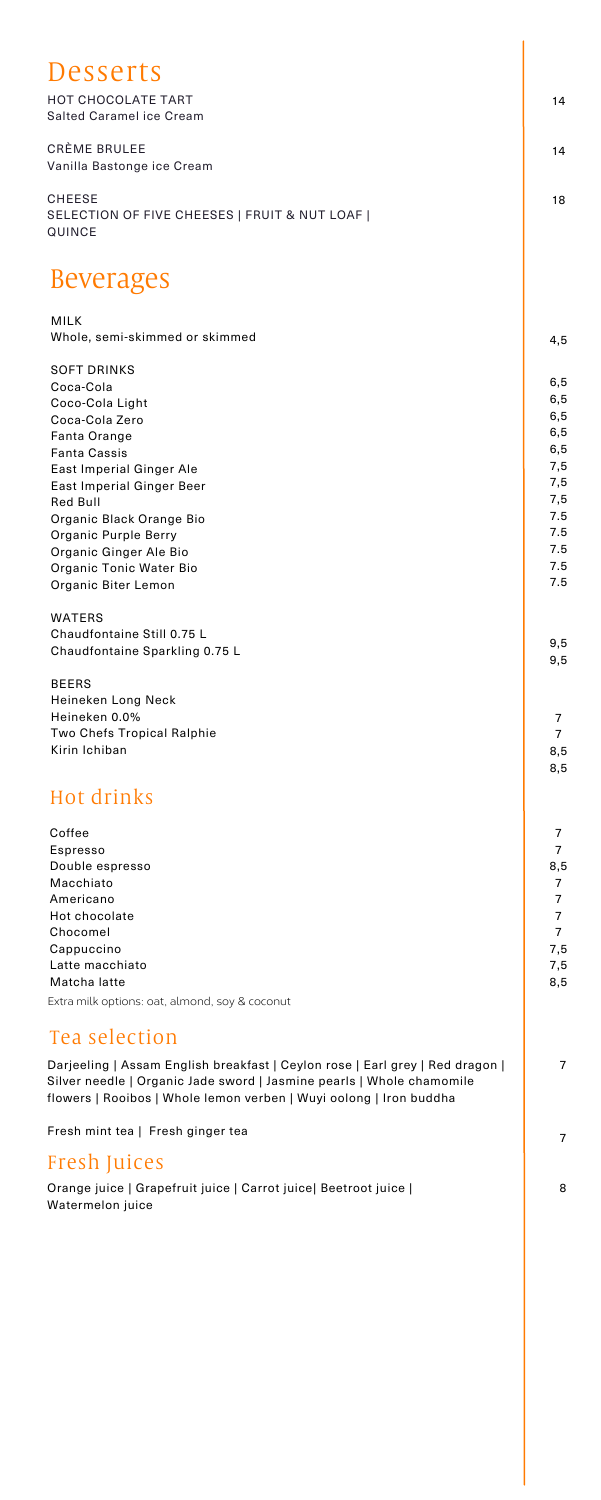#### 9 12 21 Wine by the glass **WHITE** LIGHT AND REFRESHING Ant Moore Marlborough, 2019, Marlborough, New Zealand, Sauvignon Blanc RED FULL BODIED & POWERFUL Il Canovino Ripasso 2016, Veneto, Italy, Corvina, Corvinone, Rondinella **CHAMPAGNE** Wines per bottle LIGHT & REFRESHING Ant Moore Marlborough, 2019, Marlborough, New Zealand, Sauvignon Blanc Cantina Girlan SudTirol 2020, Alto Adige, Italy, Pinot Grigio Sancerre Guillerault- Fargette 'les Panseillots' 2019, Loire, France, Sauvignon Blanc **WHITE** REFINED & COMPLEX Van Volxem Rotschiefer 2020, Mosel Saar, Germany. Riesling Jean Stodden Blanc de Noir 2020, Ahr, Germany, Spätburgunder Fritz Haag Riesling 2018, Tocken Mosel, Germany Hamelin Chablis Vieilles Vignes 2019, Chablis, France, Chardonnay Schäfer-Frolich trocken 2018, Nahe, Germany, Riesling Joh. Jos. Prüm riesling 2015, Kabinet Mosel, Germany **CHAMPAGNE** Veuve Clicquot brut Cuvée Reserve, NV, Pinot Noir, Chardonnay, Pinot Meunier 50 50 70 50 55 50 80 60 70

| <b>FULL BODIED &amp; ROUND</b><br>Leyda Falaris hill 'single vineyard' 2019,<br>Leyda Valley, Chile, Chardonnay | 50  |
|-----------------------------------------------------------------------------------------------------------------|-----|
| Roger Lassarat Cuvée Prestige, Saint-Véran 2018,<br>Burgundy, France, Chardonnay                                | 75  |
| P. Miolane Chassagne Montrachet Canière, 2018,<br>Burgundy, France, Chardonnay                                  | 120 |
| Domaine Bouzerau-Gruère Puligny Montrachet 2019,<br>Burgundy, France, Chardonnay                                | 180 |
| <b>SWEET</b><br>Rietvallei Red Muscadel 2017,<br>Robertson, South Africa, Red Muscadel                          | 40  |
| Chateau Simon Sauternes 2016,<br>Bordeaux, Graves & Sauternes, France                                           | 70  |
| <b>ROSÉ</b>                                                                                                     |     |
| La Mascaronne 'Quat Saisons' 2020,<br>Provence, France, Cinsault, Grenache                                      | 75  |
| <b>RED</b>                                                                                                      |     |
| <b>LIGHT AND FRUITY</b><br>Arnaud Lambert 'Clos Mazurique' 2019,<br>Loire, France, Cabernet Franc               | 45  |
| Wijngoed Thorn Dornfelder 2019,<br>Dornfelder, Netherlands, Thorn                                               | 45  |
| Pitnauer Carnuntum classic, 2019,<br>Carnuntum, Austria, Zweigelt                                               | 50  |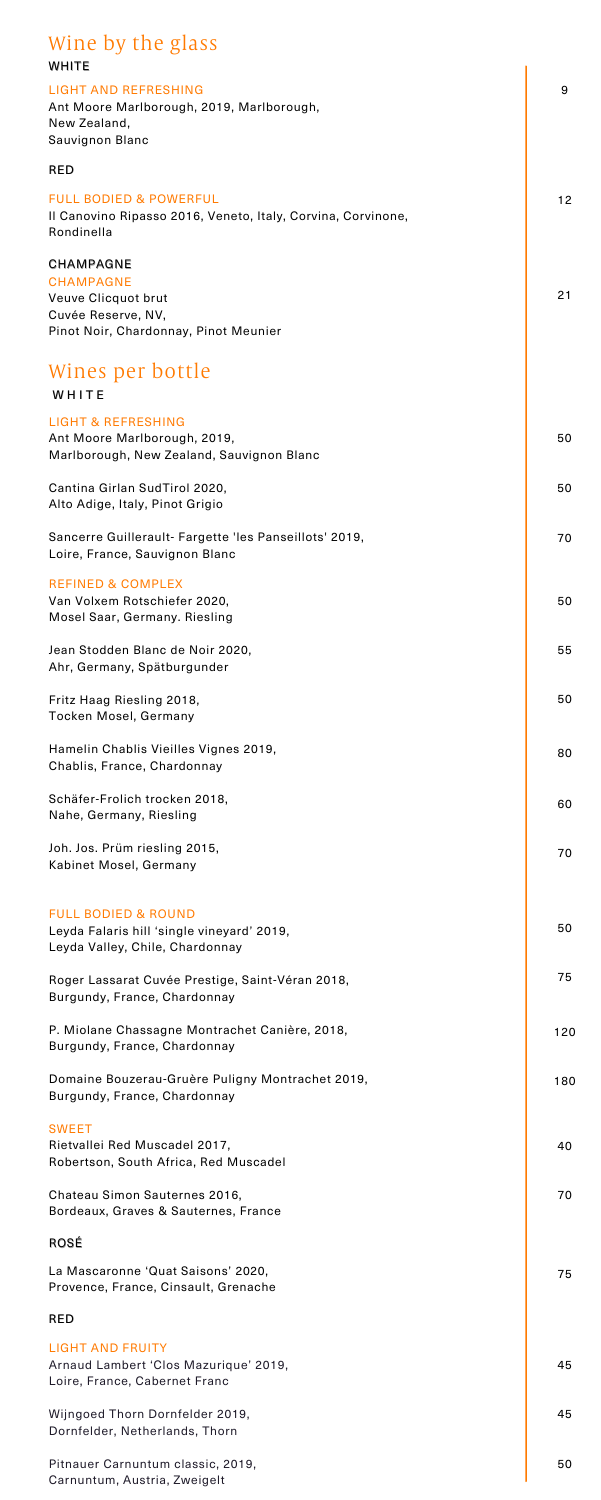| <b>MEDIUM BODIED &amp; REFINED</b><br>Jean Stodden Spätburgunder, 2020,<br>Ahr, Germany, Spätburgunder          | 65        |
|-----------------------------------------------------------------------------------------------------------------|-----------|
| Jean Michel Guillon, Gevrey Chambertin 'Cuvée Alexis' 2016,<br>Burgundy, France, Pinot Noir                     | 200       |
| <b>FULL BODIED &amp; POWERFUL</b><br>Il Canovino Ripasso 2017,<br>Veneto, Italy, Corvina, Corvinone, Rondinella | 65        |
| Achaval-Ferrer Malbec 2019,<br>Mendoza, Argentina, Malbec                                                       | 60        |
| Elisabetta Foradori Teroldego, 2018,<br>Terentino, Italy, Teroldego                                             | 65        |
| <b>SPARKLING WINE &amp; CHAMPAGNE</b>                                                                           |           |
| <b>SPARKLING WINE</b><br>Gramona La Cuvee Gran Reserva 2016,<br>Cataluña, Spain, Xarel-Lo, Macabeo              | 70        |
| Raumland Cuvee Katharina sekt brut Nature 2015,<br>Rheinhessen, Germany, Pinot Noir, Pinot Meunier              | 80        |
| <b>NON-ALCOHOLIC SPARKLING WINE</b><br>Vendome 'Mademoiselle' classic, Spain, 200ml                             | 18        |
| <b>CHAMPAGNE</b><br>Ruinart Blanc de Blancs, 375ml   750ml, NV,<br>Chardonnay                                   | 135   220 |
| Veuve Clicquot brut cuvée reserve, NV,<br>Pinot Noir, Chardonnay, Pinot Meunier                                 | 125       |
| Moët & Chandon 2012 'grand vintage',<br>Pinot Noir, Chardonnay, Pinot Meunier                                   | 180       |
| Henri Giraud Blanc de Crai, NV,<br>Chardonnay                                                                   | 170       |
| Billecart Salmon Blanc de Blancs Grand cru, NV,<br>Chardonnay                                                   | 225       |
| Veuve Clicquot 'la grande Dame' 2006,<br>Pinot Noir, Chardonnay                                                 | 320       |
| Dom Pérignon vintage, 2012,<br>Pinot Noir, Chardonnay                                                           | 460       |
|                                                                                                                 |           |

| <b>ROSE CHAMPAGNE</b><br>Veuve Clicquot rosé, NV,<br>Pinot noir, Chardonnay, Pinot Meunier                                         | 235  |
|------------------------------------------------------------------------------------------------------------------------------------|------|
| Ruinart brut Rosé, NV,<br>Pinot noir, Chardonnay, Pinot Meunier                                                                    | 235  |
| Billecart Salmon brut rosé, NV,<br>Pinot Noir, Chardonnay, Pinot Meunier                                                           | 275  |
| Dom Pérignon vintage rosé 2006,<br>Pinot Noir, Chardonnay                                                                          | 900  |
| Louis Roederer cristal rosé 2008,<br>Pinot Noir, Chardonnay                                                                        | 1300 |
| Cocktails<br>* FROM 12.00 NOON UNTIL 11.00 P.M.                                                                                    |      |
| <b>TAIKO NEGRONI</b><br>Bitter, sweet, aperitif<br>Coconut Infused Tanqueray   Lemongrass Campari   Plum Sake                      | 16   |
| "MINTLESS" MOJITO<br>Mint, lemon, refreshing<br>Don Q Cristal   Fresh Lime   Housemade Mint Syrup                                  | 15   |
| <b>SOUTHSIDE</b><br>Sparkling, mint, botanical<br>Tanqueray Gin   Housemade Mint Syrup   Veuve Clicquot Champagne  <br>Fresh Lemon | 17   |